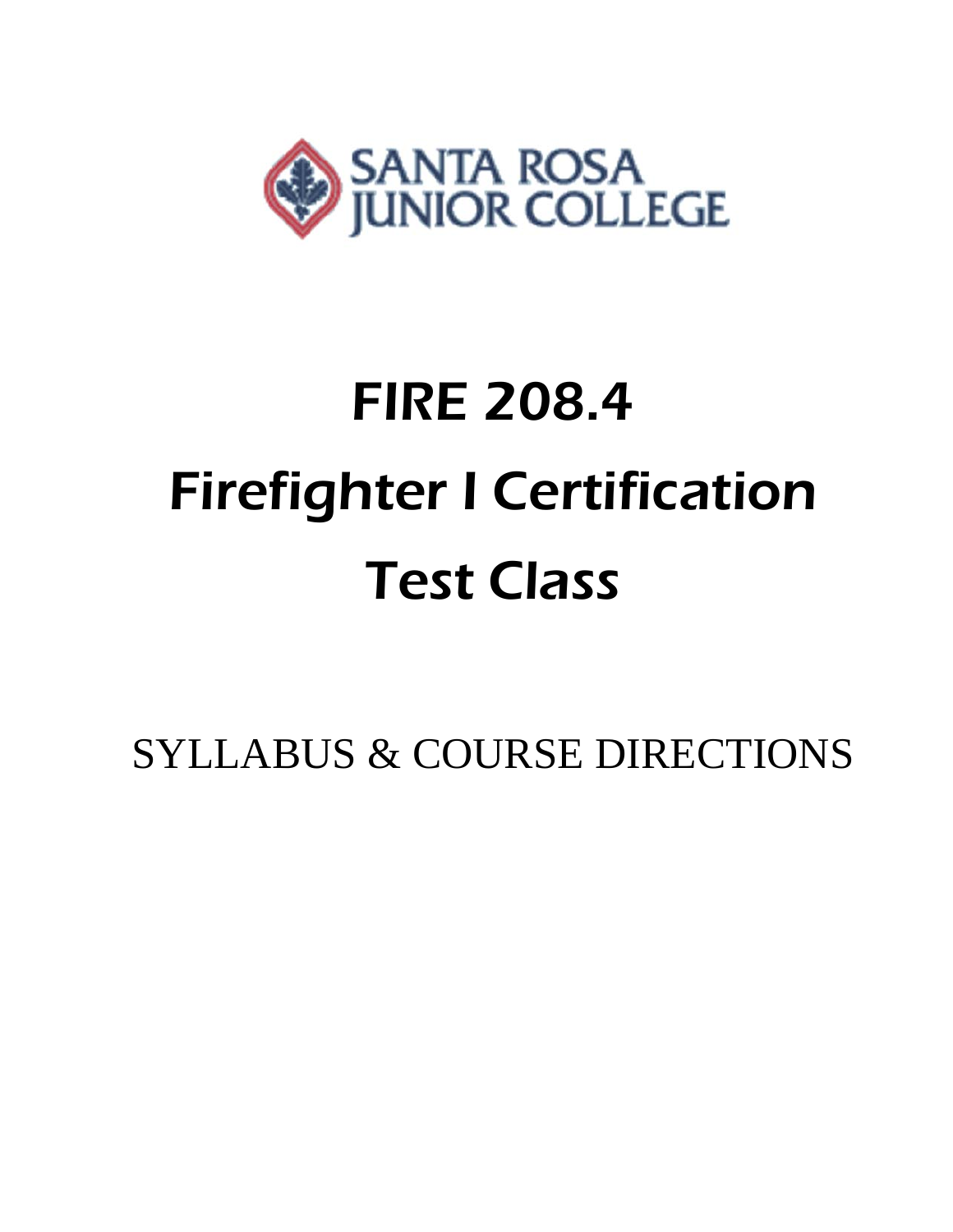# **Table of Contents**

| Page           | Content                         |
|----------------|---------------------------------|
| 3              |                                 |
| 3              |                                 |
| 3              |                                 |
| 3              |                                 |
| 4              |                                 |
| 5              |                                 |
| 6              |                                 |
| $\overline{7}$ | Completing the FFI Cert Process |
| 8              |                                 |
| 9              |                                 |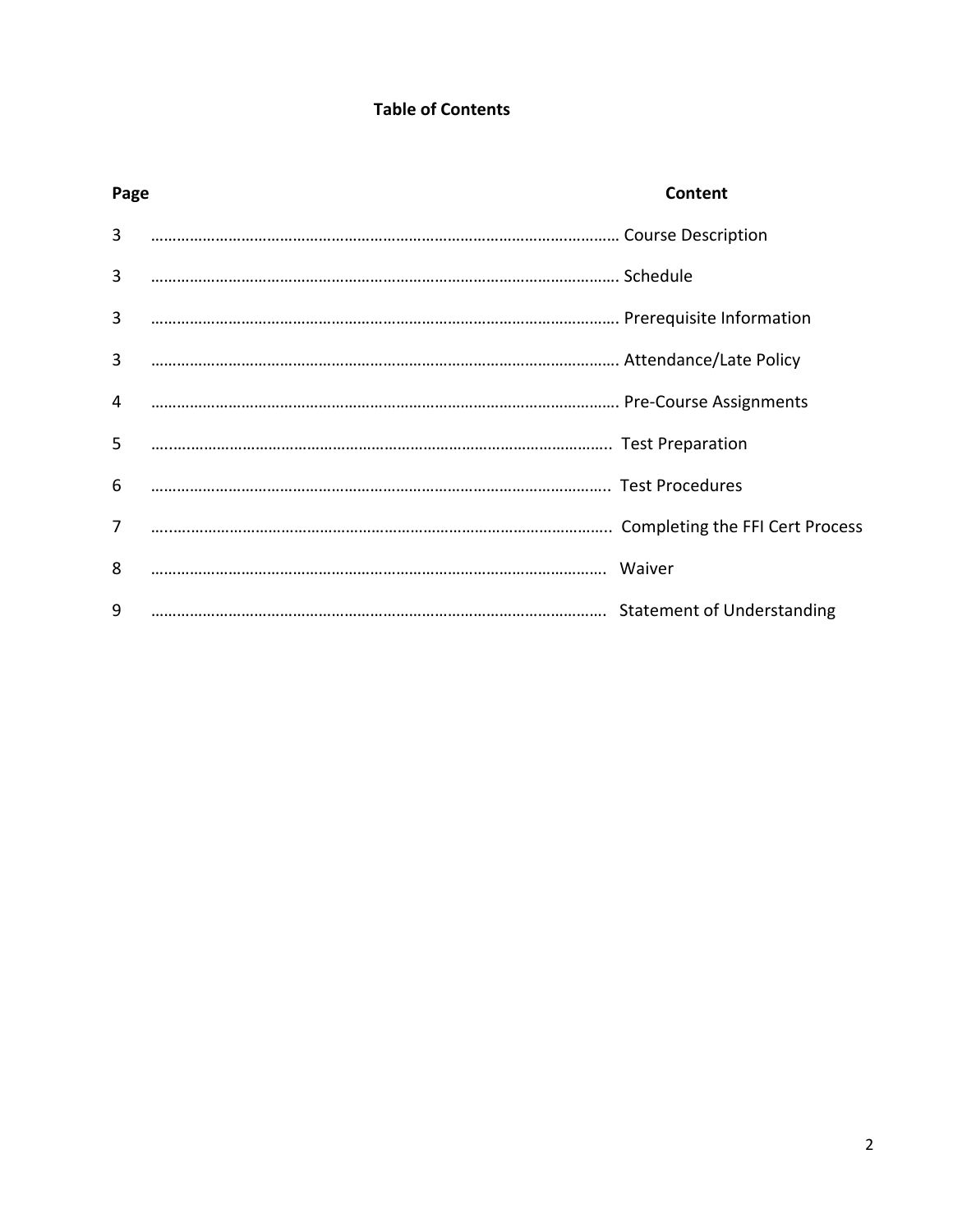#### **FIRE 208.4 FIREFIGHTER I PRACTICE AND CERTIFICATION TEST COURSE**

# **I. Course Description:**

This course is designed to provide students the ability to complete the on-line Written and the Skills Certification Tests required by State Fire Training (SFT) in order to obtain a Firefighter I (FFI) Certificate. The class *does not* include any Firefighter I instruction and it is the responsibility of the student to have completed this (including the hour requirements) as identified in the SFT FFI course plan *prior to attending the course*. Students are expected to be familiar with all Structural, Wildland and Hazmat FFI evolutions as found on the 67 SFT FFI Skills Sheets and will be given limited time to practice these skills as identified below. At the completion of the practice portions, testing of the ten mandatory and seven random skills selected by SFT will be conducted.

#### **II. Class Schedule:**

The schedule for this course will vary depending upon class size. If only a few students are enrolled, it will be delivered in a modular format to coincide with the testing of the fire academy students. To illustrate this timeline, a typical schedule (for Fall 2018) has been provided below. Because these will vary each semester, please contact Admin. Assistant Heather Wonneberger at: hwonneberger@santarosa.edu for specific dates.

| Module    | Practice                | <b>Skills Testing</b>    | <b>Written Test</b>    |
|-----------|-------------------------|--------------------------|------------------------|
| Wildland  | 11-8 from 0800 to 2200  | 11-10 from 0800 to 1800  | 12-7 from 0800 to 1200 |
|           | 11-9 from 0800 to 2200  |                          |                        |
| Haz Mat   | 11-19 from 0800 to 1200 | 11-19 from 1300 to 1800  | 12-7 from 0800 to 1200 |
| FF Skills | 12-2 from 1300 to 1700  | 12-10 from 0800 to 1700  | 12-7 from 0800 to 1200 |
|           | 12-3 from 0800 to 1700  | 12-12 from 1800 to 2200  |                        |
|           | 12-5 from 1900 to 2200  | (12-12 time "if needed") |                        |
|           | 12-9 from 0800 to 1700  |                          |                        |

 If a larger number of students (>10) enroll, the course will be conducted over a six day period with the written test delivered on day one, followed by practice sessions to day three and skills testing days four through six. Please note these times are predicated on class sizes over 20 and the actual schedule may be shorter.

# III. **Prerequisites:**

This course consists *only* of the SFT/IFSAC/Pro‐Board Firefighter I Certification Test process. Prior to attending this class, students must complete all FFI training including the hourly requirements found in the SFT FFI 2013 Course Plan. http://osfm.fire.ca.gov/training/pdf/firefighter2013/FireFighterI\_CoursePlan.pdf . To verify this, on the first day of class you must provide a completed copy of the *Firefighter I Certification Test Statement of Understanding* as found at the end of this syllabus. This document must be dated, initialed and signed by your Fire Chief or his/her designee. *Without this document, SFT Policies prohibit you from taking the test.*

If you have previously attended a SFT accredited Firefighter I Academy and have enrolled in this class to obtain IFSAC/Pro‐Board certification, a copy of your Academy Completion certificate will satisfy this requirement.

# **IV. Attendance/Late Policy:**

Attendance and punctuality for all portions of the class is essential to providing you the time necessary to practice as well as to test to the skills. To adhere to SFT policies, students must display a California Driver's License or a dept. issued picture ID on the first day of class *which is mandatory to attend*. The *Statement of Understanding* form will be collected at this time.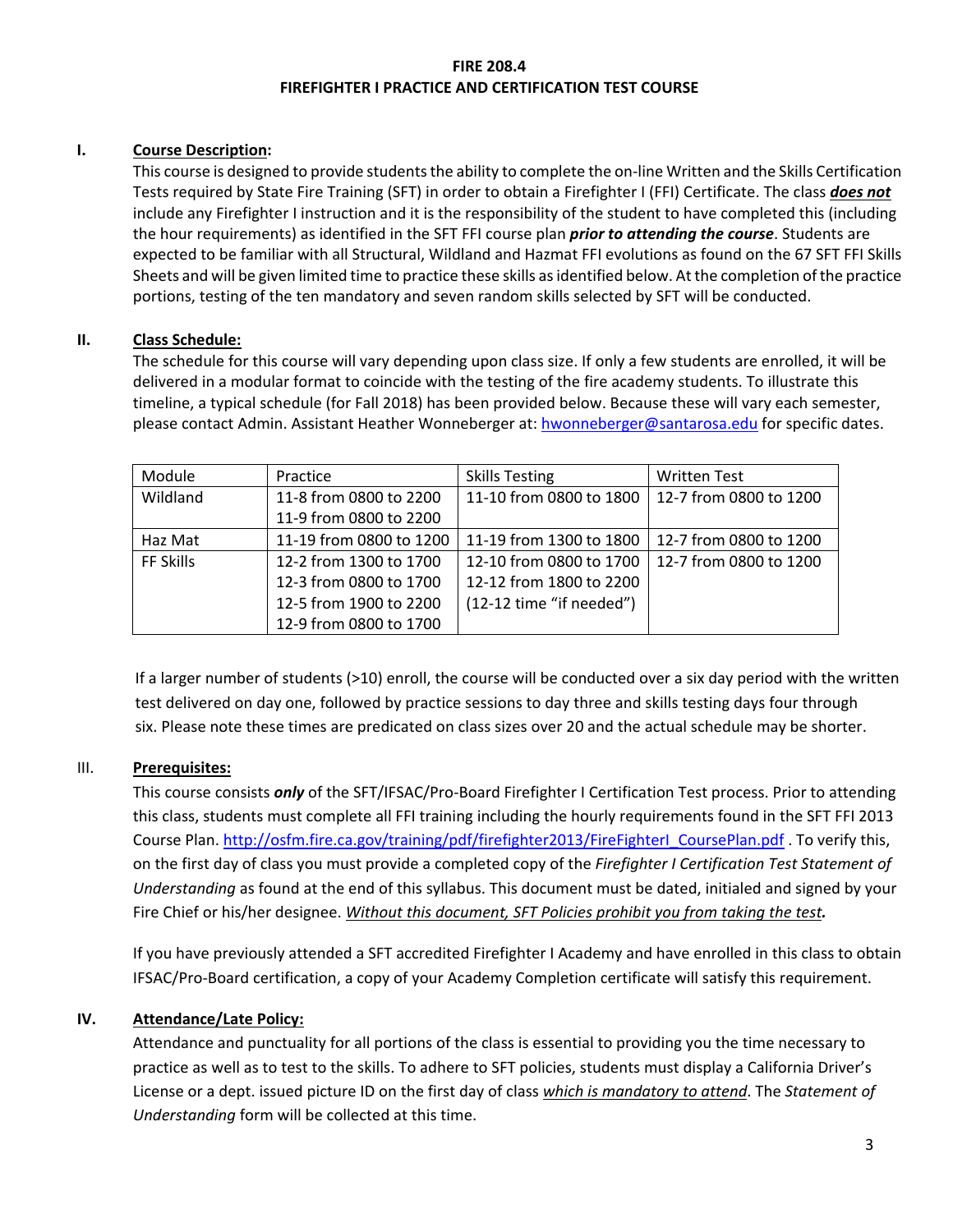#### **V. Pre‐Course Assignments:**

**A. Register for the On‐line Written Test:** Because this test is administered the first day of class, it is essential students *pre*-register for it before they arrive. This is done by following the instructions below. Please note the student is responsible for the \$18 vendor test fee which must be paid with a credit or debit card.

- Log into to http://ondemand.questionmark.com/home/403493/user
- Enter a user name and password
- Once your account is established, select *Register for Exam* from the tab on the top of the page
- Select the desired event from the list of available events by clicking on the event
- To register, click the *Click to Register* link under the registration section
- On the *Register* page, select the appropriate assessment from the *Assessment* drop down menu*.*
- Click *Save Registration*
- On the *Shopping cart* page, double check the proper exam event listed under and proceed to *Check out*. Otherwise, remove event by clicking the *Remove* and go back and select the correct event.
- On the *Checkout* page, complete the required fields, then click *Continue to next step*
- On the *Review Order* page, review your order before clicking *Continue to next step*
- You will be redirected to the payment processor's website (Avangate) where you will be required to complete all billing related information. Complete all required fields in the *Billing Information* section
- Complete all required fields in the *Payment Options* section
- When finished, click **Continue**
- A message confirming "Registration has been saved" will display
- **B. Register for EVALS:** This class will be utilizing the EVALS Mobile Training Solutions platform during the **SFT** *Firefighter I Skill Testing.* It is mandatory for each student to register with EVALS prior to the start of the class. EVALS registration directions are as follows:
- Send an email to register@evals.net
- Use subject line " Enroll in EVALS SFT FF1 Skills Testing"
- Provide your name as registered for the class and your email along with your request to enroll
- EVALS will send an Invoice for \$39, with information on how to pay online using a debit or credit card
- Within 48 hours of payment, EVALS will send a reply welcome Email providing your temporary password and user name (your email address) along with a link to access the SFT FF1 EVALS site.
- **A. Complete the** *Firefighter I Certification Test Statement of Understanding* **form:** This form must be completed by your Fire Chief or his/her designee and will be collected the first day of class.
- **B. Complete the Waiver:** Only required if you are not sponsored (paid for) by your agency. If required, it will be collected the first day of class with the *FFI Certification Test Statement of Understanding* form
- **C. Required Equipment/PPE:** To conduct skills testing, students must possess a NFPA 1971 compliant turn‐ out ensemble including; helmet (with goggles), coat, pants with suspenders, hood, boots and gloves. All must be in good condition and free from cracks, rips, tears or other damage. Students must also possess a NFPA 1981 compliant SCBA that has been Fit-Tested to the person using it. If there is any question to this, proof of the Fit Test including the medical questionnaire completed by a physician may be required. Students belonging to a fire agency should use their own department issued PPE/SCBA. However, if there is any question the turn‐outs you plan to use are not compliant, a full turn‐out ensemble can be rented and must be obtained prior to the first day of class from 911 Safety at www.911SE.com or 610‐ 279‐6808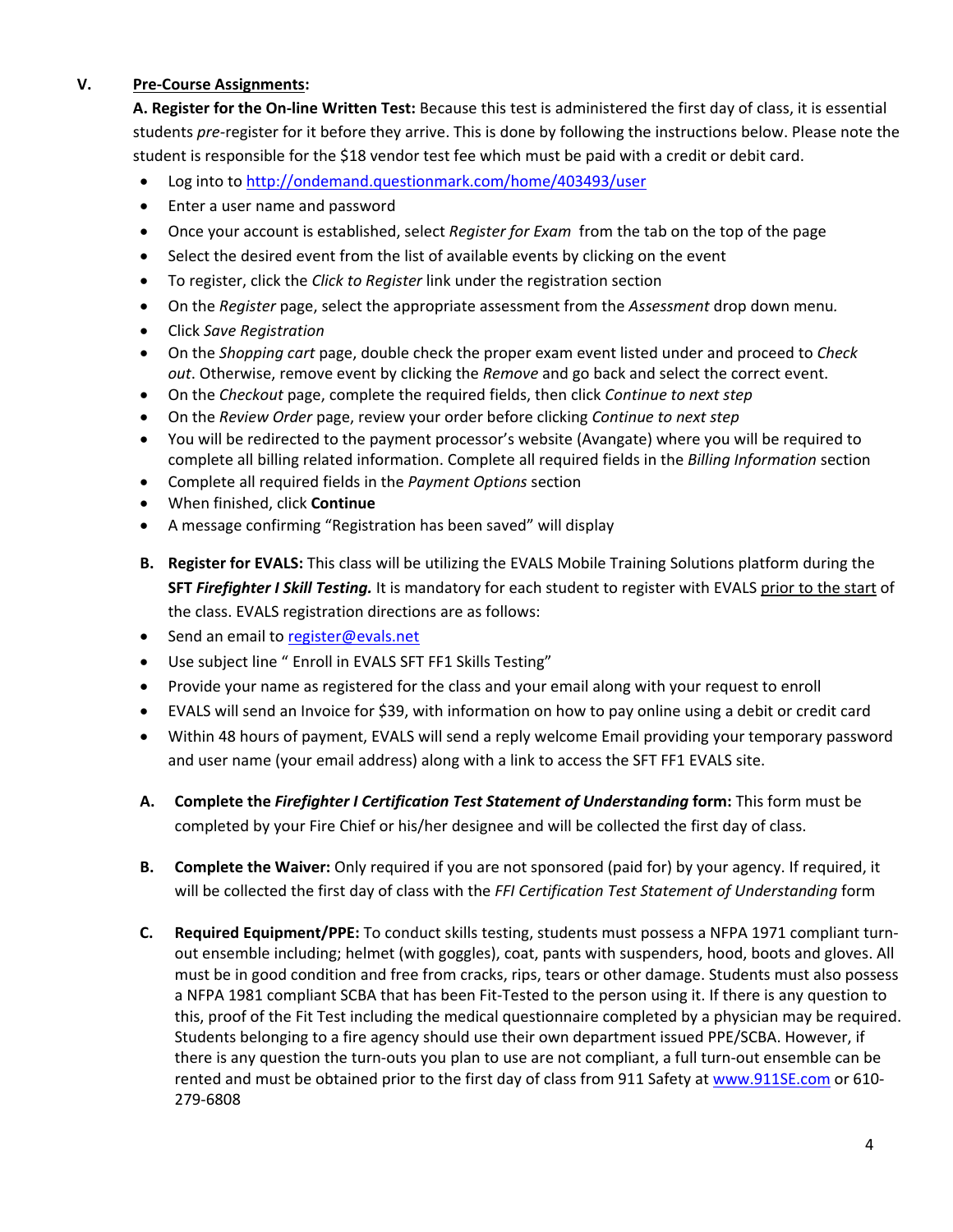If you requires a SCBA, *under extenuating circumstances*, a limited number are available from the Fire program. However, if you use this option you must inform us at the class orientation *and* arrange to have an OSHA compliant "Fit" test performed to this equipment prior to the performance of any interior fire skills. Failure to do so and provide this documentation will result in the student being unable to participate in this required skill and failing the test.

If a student does not have Wildland PPE from their agency, a brush helmet, jacket, pants, web‐gear (including practice shelter) and gloves, they can be provided by the fire program. All wildland gear must be returned laundered and folded condition prior to receiving a grade/certificate for the class.

#### **VI. Test Preparation:**

- **A. Written Test:** For the written test, you should familiarize yourself with the content of the latest edition of either IFSTA *Essentials* or Jones or Bartlett *Fundamentals if Fire Fighter Skills*. For the Wildland portion, the latest edition of the *Firefighters Handbook on Wildland Firefighting* by William Teie and for the Haz‐ mat FRO portion, IFSTA *Hazardous Materials for First Responders* or the Jones and Bartlett *Hazardous Materials Awareness and Operations*. Although you may possess considerable knowledge of firefighting skills, because the test questions are drawn from those texts, your chance of passing will be enhanced by your familiarity with them. Please note there will be no test review conducted as part of this class.
- **B. Skills Test:** For the skills test, it is our expectation that students have practiced each of the 67 skills required in the FFI curriculum and are capable of completing each one successfully. To allow each student to become familiar with the PSTC facility and equipment, the first few days of the class will be devoted to practicing skills. Because time is limited, there is no guarantee you will have the opportunity to practice every skill. This reinforces the importance of practicing each of these skills prior to the class. Of the seventeen (17) skills to be tested, ten (10) are mandatory and will always be performed during the test. They include:

|           | Don, Doff, Inspect and Prepare Structure PPE for Reuse                          | $(Skill 2-2.1)$ |
|-----------|---------------------------------------------------------------------------------|-----------------|
| $\bullet$ | Don & Doff a Self-Contained Breathing Apparatus                                 | $(Skill 2-3.1)$ |
| $\bullet$ | Forward Hose Lay                                                                | $(Skill 5-4.1)$ |
|           | Lift, Carry and Raise an Extension Ladder Single Firefighter (20 or 24' Ladder) | $(Skill 5-7.1)$ |
| $\bullet$ | Structure Fire Attack - Interior Grade Level, Above or below (Live Fire)        | (Skill 5-10.1A) |
|           | Donning Wildland PPE                                                            | $(Skill 8-2.1)$ |
|           | Deploying a New Generation Fire Shelter - Lying Down Method                     | $(Skill 8-2.2)$ |
| $\bullet$ | Assuming the Safety Position for an Air tanker Retardant Drop                   | $(Skill 8-5.1)$ |
|           | Perform a Progressive Hose Lay - 500' Two Person                                | $(Skill 8-7.1)$ |
| $\bullet$ | Identify Hazardous Materials, their Potential Hazards and Appropriate PPE       | (Skill 9-1.1)   |

The remaining seven (7) are random and will be selected by State Fire Training and not shared with students until the first test day. Copies of all 67 skill sheets will be provided to the student on the first day of class and can be accessed on the State Fire Training website using the following link: http://osfm.fire.ca.gov/training/firefighter2013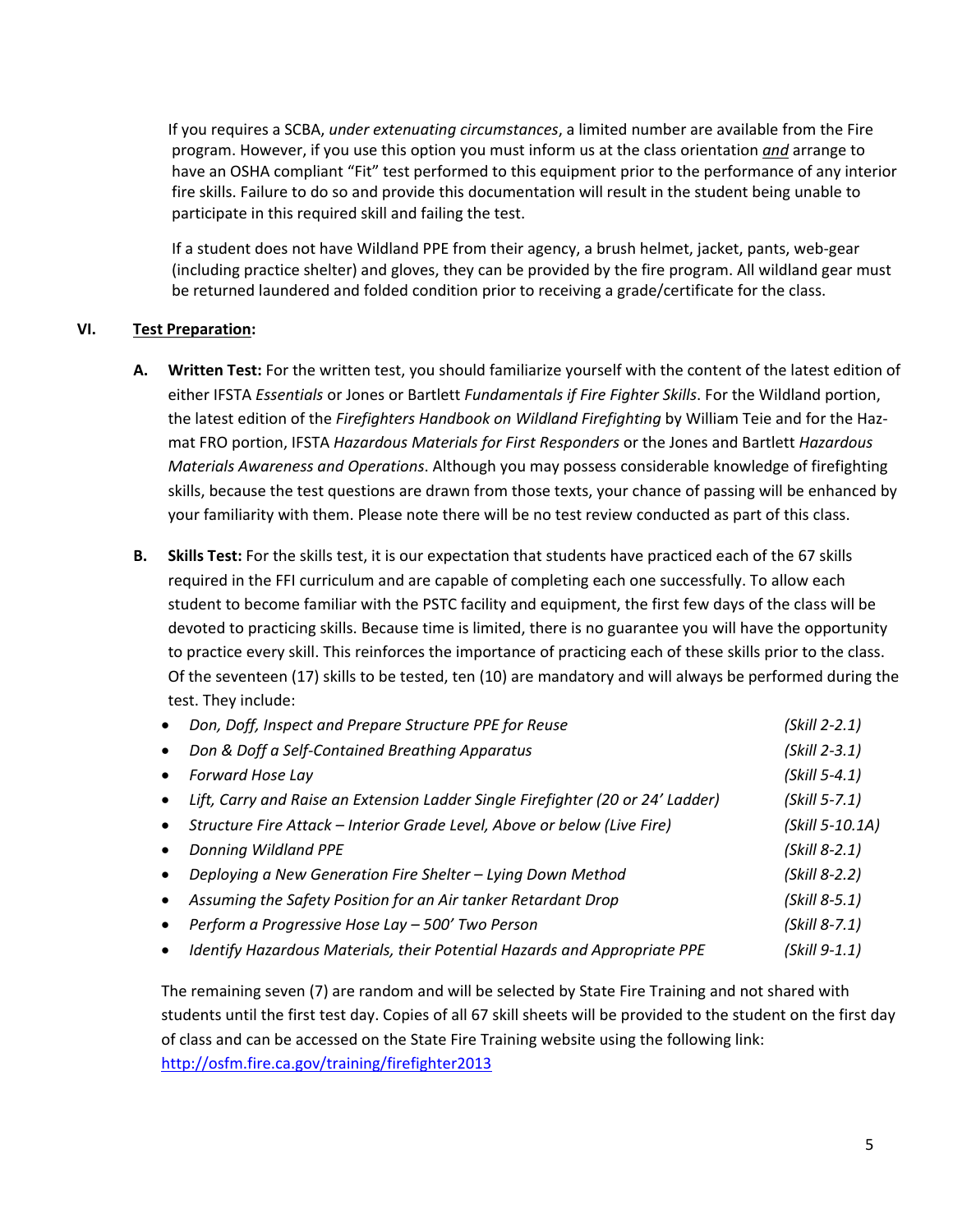#### VII. **Test Procedures:**

- **A. Written Test:** The written test is taken using laptops provided by the JC and consists of 160 questions broken down as follows: 100 Structural FF, 30 Wildland and 30 Haz‐Mat FRO. SFT policies provide three hours to take the exam. To successfully pass the test, 70% for *each module* must be achieved.
- **B. Re‐take Procedures:** If you fail a specific module, you will only be required to retake that portion of the test (time has been allotted on day six for re-takes if necessary). SFT policies permit two retakes within a one year period and second re‐takes (if needed) will be scheduled on a case‐by‐case basis. Please note that in addition to the \$18 fee for the initial exam, you will be charged \$18 for *each* re‐take. If you fail the second re-take, you must remediate each module(s) that was failed and adhere to the one-year wait period described above. As proof of remediation, prior to taking the exam again, you must provide the following:
	- Completed SFT Skills sign-off forms for every skill in the module you are re-taking
	- A statement on department letterhead signed by the FFI Instructor verifying the candidate has retrained on the cognitive *and* psychomotor materials and activities for each module

Upon completion of each Questionmark written test, you will receive an email record of your score. It is essential you retain a copy of this record as it is one of the documents that may be required when you submit your FFI application package to State Fire Training (also see the *Completing your FFI Application*  section at the end of this document). Please note that if you fail any portion of the written test and perform a re‐take, copies of those records must also be submitted with your application package.

- **C. Skills Test:** Due to the number of skills that must be demonstrated, skills testing will occur over multiple days and be conducted at individual stations throughout the PSTC training grounds. Skills must be performed exactly as indicated on the SFT Skill Sheets in order to achieve a passing grade. While occurring, students are not permitted to witness those skills performed by other candidates and shall remain in a "Staging" area. As a test station becomes available, students will be dispatched or escorted from the "Staging" area to the test station and remain at that station until they are ready to proceed to the next one. This process will continue until each of the 17 required skills have been performed.
- **D. Re‐take Procedures:** If you fail a specific skill, students will be given a second attempt for each skill failed on the same day of the exam. If a failure occurs upon the second attempt, the student may not continue in the testing process and will need to participate in a new Skills Exam on a later date. As with the re‐take procedures for the written test, if the candidate fails only a few of the skills, they must retrain only on those module(s) they failed before they can test again and provide the following documentation (as listed above):
	- Completed SFT Skills sign‐off forms for every skill in the module you are re‐taking
	- A statement on department letterhead signed by the FFI Instructor verifying the candidate has retrained on the cognitive *and* psychomotor materials and activities for each module
- **E. Use of EVALs.net:** To provide an unbiased and objective evaluation, all skills tests performed by students will be video recorded using the EVALs.net platform. Use of EVALs allows a record of each skills demonstration to be saved and reviewed immediately by the evaluators or students if there is any question as to their performance. Each video record is also retained if a question is raised in the future. Student access to their videos are subject to the terms and conditions of the student‐EVALs contract. In addition to this feature, once a student's EVAL's account has been established, students will have access to videos of many of the skills performed in a successful manner. These "Model" videos are not meant to serve as a substitute for training to each skill but rather to validate the training you have completed is congruent with the applicable skill.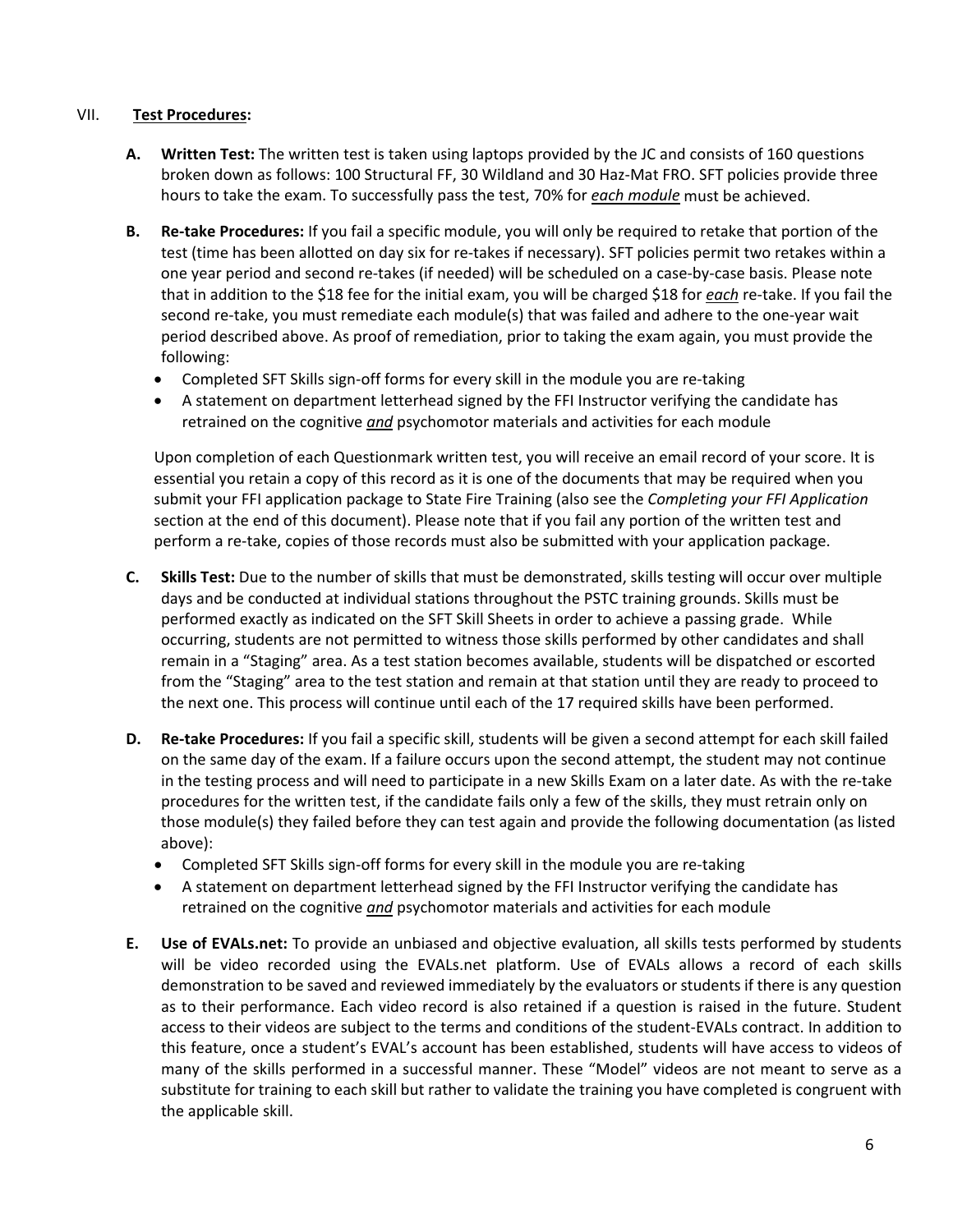- VIII. **Class Completion:** Upon successfully completing the class, the student will be given the following documents which it is important you retain:
	- A Class Completion certificate
	- Signed copies of their *Firefighter I Skills Testing Summary* sheets (completed during testing)
	- A *FFI Certification Task Book (October 2013)* with the *Structure Fire Attack (Skill 5‐10.1A)* signed off.

## **IX. Completing the FFI Certification Process:**

 **Task Book:** Once a student has completed the Certification Test, to meet the work experience component, they will need to complete a year as a volunteer or 6 months as a paid firefighter. During that time, the Task Book must be signed off by the sponsoring agency's Fire Chief.

 **Other Requirements:** In addition to the Certification Test and Task Book, SFT also requires a candidate to complete the following courses:

- Public Safety First Aid (or EMR/EMT)
- First Responder CPR
- Confined Space Awareness (FSTEP or IAFF)
- $\bullet$  IS-100, and
- IS‐700a

 Once all of these have been completed, FFI candidates may submit their application (found on the SFT website at: http://osfm.fire.ca.gov/training/pdf/firefighter2013/FFI‐ApplicationForCertification.pdf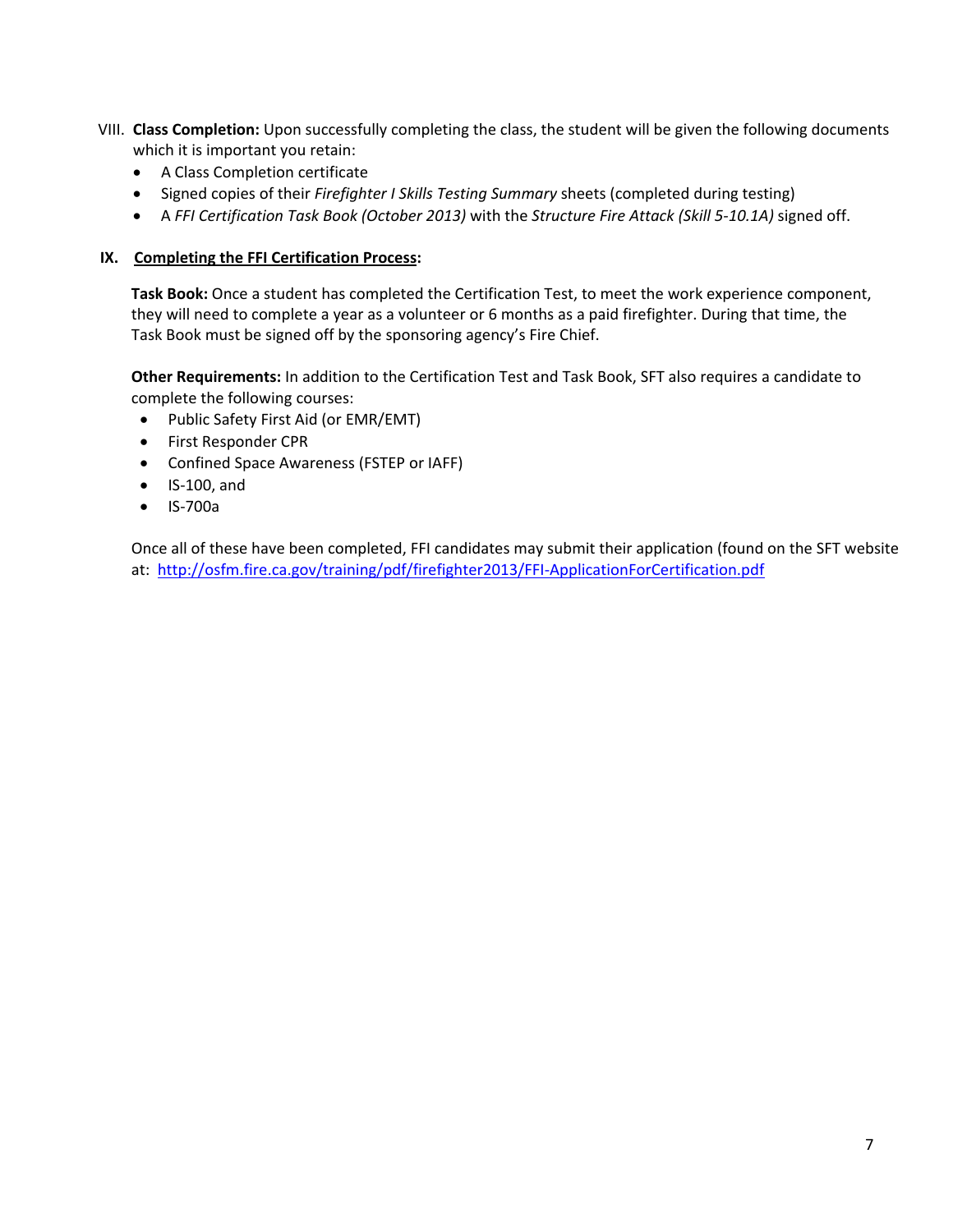

# COLLEGE-SPONSORED ACTIVITY & VOLUNTARY ACTIVITYWAIVER, RELEASE & INDEMNITY AGREEMENT

For and in consideration of permitting the following named person **(participant):** 

\_\_\_\_\_\_\_\_\_\_\_\_\_\_\_\_\_\_\_\_\_\_\_\_\_\_\_\_\_\_\_\_\_\_\_\_\_\_\_\_\_\_\_ (Print name)

to enroll in; and/or participate in the Firefighter I Certification test class (Fire 208.4) of the Sonoma County Junior College District, beginning on the **\_\_\_\_ day of\_\_\_\_\_\_\_\_\_\_\_\_\_\_\_\_**, the undersigned hereby voluntarily releases, discharges, waives and relinquishes any and all actions, or causes of action, for personal injury, property damage or wrongful death occurring to him/herself arising as a result of engaging or receiving instructions in said activity, or any activities incidental thereto, wherever or however the same may occur and continue, and the undersigned does for him/herself, his/her heirs, executors, administrators and assigns hereby release, waive, discharge and relinquish any action or causes of action aforesaid, which may hereafter arise for him/herself and for his/her estate, and agrees that under no circumstances will he/she or his/her heirs, executors, administrators and assigns prosecute, present any claim for personal injury, property damage or wrongful death against the Sonoma County Junior College District or any of its officers, agents or employees for any of said causes of action, whether the same shall arise by the negligence of any of said persons, or otherwise.

#### **It is the intention of (the participant) by this instrument, to exempt and relieve the District from liability for personal injury, property damage or wrongful death caused by negligence.**

The undersigned, for him/herself, his/her heirs, executors, administrators or assigns, agrees that in the event any claim for personal injury, property damage or wrongful death shall be prosecuted against the Sonoma County Junior College District, he/she shall indemnify and save harmless the Sonoma County Junior College District from any and claims or causes of action by whomever or wherever made or presented for personal injuries, property damage or wrongful death.

I, the undersigned, have no known medical condition(s) which may pose a risk to the health and safety of me or others by participating in the activity(s). I agree to advise the District in writing of any medical, physical or health condition which may be affected or in any way jeopardized by participating in a specific activity.

I, the undersigned I hereby waive any right to inspect or approve the finished photograph, advertising copy, or printed products that may be used in conjunction therewith, or to the eventual use that it may be applied, including any personal use by my classmates. In connection to the foregoing, I release and hold harmless Santa Rosa Junior College/Public Safety Training Center from all liability. All photos taken by SRJC/PSTC will remain the property of SRJC/PSTC and will not be sold or used by another agency or organization for commercial purposes.

The undersigned acknowledges that he/she has read the foregoing Waiver of Liability Notice, has been fully and completely advised of the potential dangers incidental to engaging/participating in the activity and/or instructing of the above-mentioned, understands he/she is not necessarily covered by Sonoma County Junior College District insurance, and is fully aware of the legal consequences of signing the within instrument.

\_\_\_\_\_\_\_\_\_\_\_\_\_\_\_\_\_\_\_\_\_\_\_\_\_\_\_\_\_\_\_\_\_\_\_\_\_\_\_\_\_\_\_\_\_ \_\_\_\_\_\_\_\_\_\_\_\_\_ Signature (Participant) Date

\_\_\_\_\_\_\_\_\_\_\_\_\_\_\_\_\_\_\_\_\_\_\_\_\_\_\_\_\_\_\_\_\_\_\_\_\_\_\_\_\_\_\_\_\_

Print Name